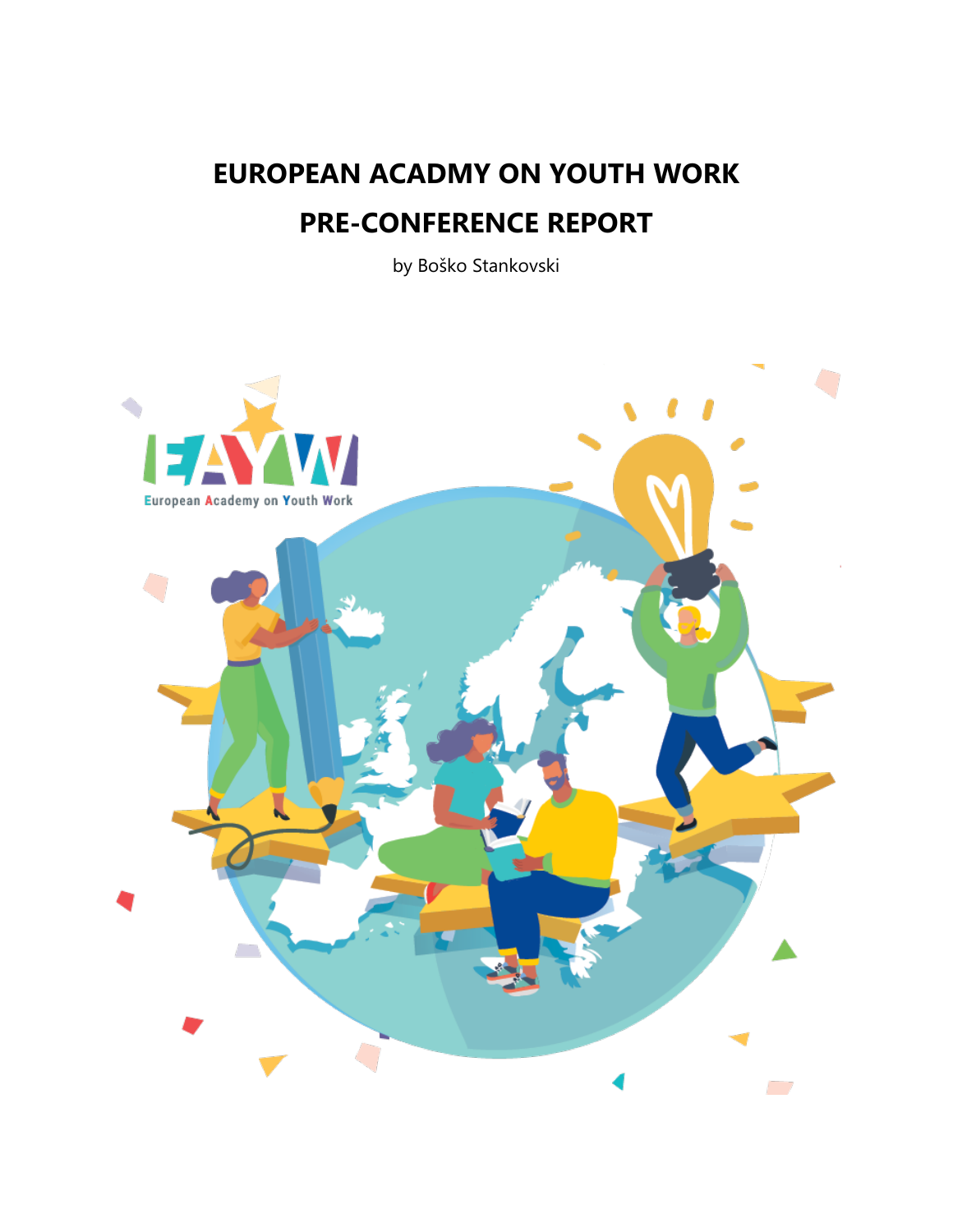## **1. WHAT IS THE EUROPEAN ACADEMY ON YOUTH WORK (EAYW)?**

The EAYW is a strategic cooperation of National Agencies of the Erasmus+ programme, youth sector, and the European Solidarity Corps<sup>1</sup>, and SALTO-YOUTH Resource Centres. The EAYW aims to:

- support innovation in youth work and youth work policy;
- promote the development of quality youth work;
- contribute to creating a common ground on youth work and youth work policy.



It offers a regular platform for reflection, exchange and knowledge gathering on innovation and current European topics, trends and developments in and with relevance to the youth field.

In order to support the further development of youth work and youth policy, the EAYW wants to address the questions of why, when and how innovation in youth work happens, and which conditions are needed, so that innovative approaches and practices can successfully respond to current developments and the challenges faced by young people across Europe.

Biennial events for 120-150 participants are part of the activities organised by the EAYW**.** The [first edition of the EAYW](https://www.eayw.net/activities/eayw-the-first-edition-2019/) took place in Slovenia from 21 - 24 May 2019. The second [edition](https://www.eayw.net/activities/eayw-the-2nd-edition-2021/) was originally planned to be held in Slovenia in November 2021 and, due to the Covid-19 pandemic, postponed to 31 May – 3 June 2022. As part of the second EAYW, an interactive online programme of activities titled [Learning in Times of Disruption and Change](https://www.eayw.net/eayw-changes/) was implemented in the period from November 2021 to April 2022. This included five webinars exploring different aspects relevant for the innovation process. The topics included:

- "Innovation in times of disruption" (4 November 2021);
- "Recognising larger trends, seeing interconnections with youth work" (16 December 2021);
- "Rethinking innovation what kind of innovator are you?" (27 January 2022);
- "Cultures of innovation" (10 March 2022);

 $\overline{a}$ 

Г

"Ecosystems for innovation" (21 April 2022).

## **2. DEFINING "INNOVATION" IN YOUTH WORK**

According to the study [Innovation in Youth Work](https://www.eayw.net/wp-content/uploads/2022/02/EAYW-Study-final-report-2022-ISBN.pdf) published by the EAYW, innovation in youth work is understood as "demonstrated methodologies, practices, tools, ways of approaching target groups, or organisational models that have novel elements" (Atanasov, Belletti and Demicheli 2021: 20). All these "novel elements" can be completely new to the youth field, they can be upgrades of the already existing practices, or they can be considered innovative in

<sup>1</sup> This includes the National Agencies of Austria, Belgium (FL), Cyprus, Estonia, Germany, Italy, Lithuania, the Netherlands, Portugal, Slovenia and Sweden.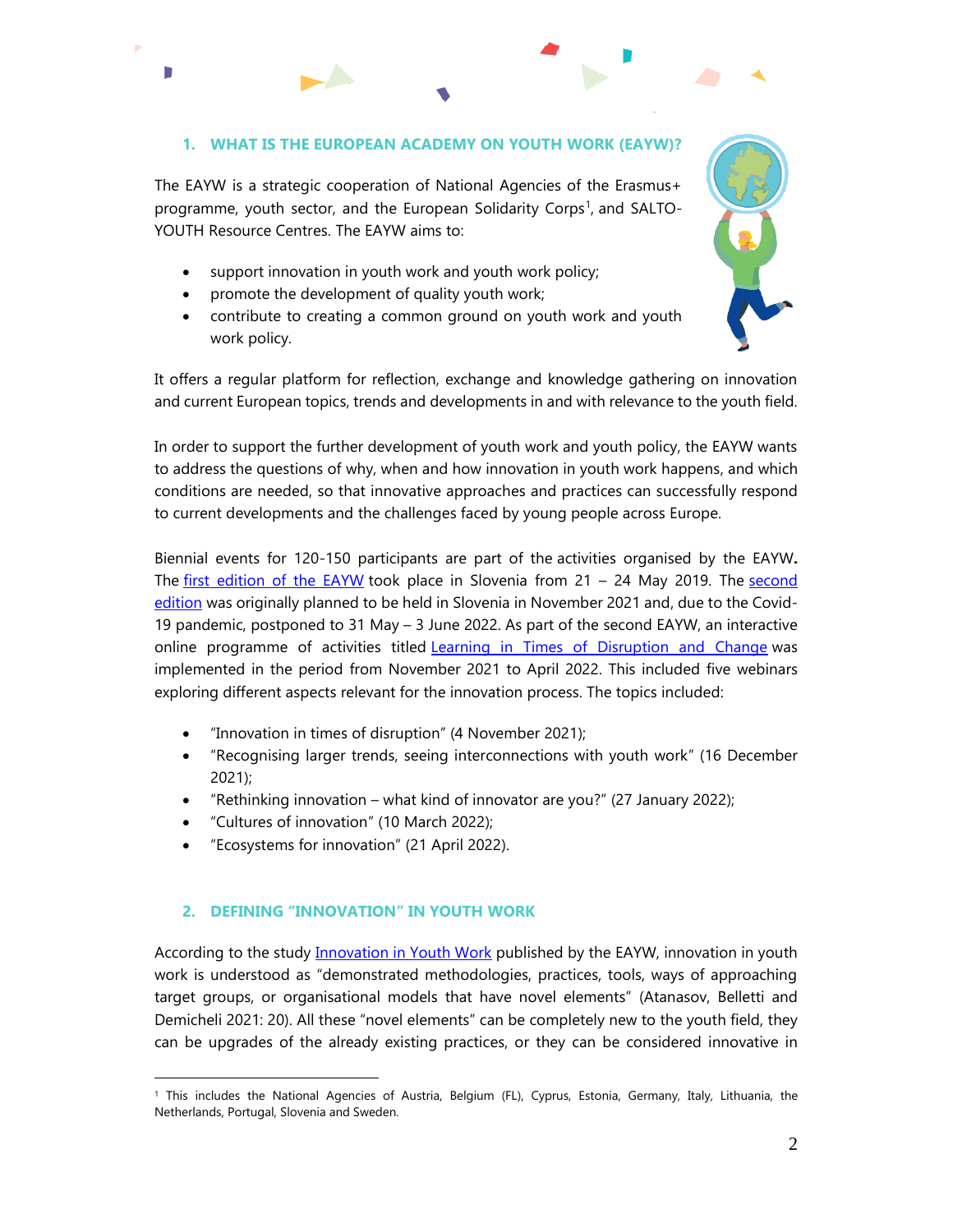Г

regards to the particular context in which they are implemented. The underlying reasoning of these innovative practices is to enable youth work to support young people to make changes, thus positively affect their lives and contribute to a wider social change (Ibid).

The innovation ecosystem is not static, but in a constant movement caused by the actions of different stakeholders, conducted jointly or independently of one another (Ibid: 22). In this context, the research differentiates between triggers and conditions which put the system in motion. While the former are defined as "forces that push or motivate the process of innovation", the latter are regarded as "factors that provide the underlying support and create a climate favourable to innovation" (*Ibid: 8*). Starting from this premise, the paper divides the triggers and conditions into three groups according to the level on which they act: individual, organisational and contextual. A successful process of innovation is most likely to happen when the actors are driven by the triggers and supported by favourable conditions.

Innovation is neither static not a linear process. Moreover, it often exists as a loop because one innovation leads to another. Therefore, as the triggers and conditions lead to innovation, we can also conclude from the EAYW 2022 contributions that new, innovative projects produce new ideas (triggers) and improve the conditions, thus creating new and sustaining the existing innovation cycles.

## **3. THE CONTRIBUTIONS OF THE EAYW 2022**

 $\overline{a}$ 

The innovative practices that will be presented at the 2<sup>nd</sup> EAYW 2022 were selected on the basis of a public call in 2021.<sup>2</sup>

Starting from the premise that described above that one innovation leads to another, it can be observed that the practices that were selected for presentation at the EAYW 2022, in general, showcase innovation in youth work which can be regarded from a *policy*, capacity-building and youth empowerment aspect.



 $2$  In response to the call, 202 proposals for contributions were received. Of those, 32 were selected for presentation at the EAYW 2022.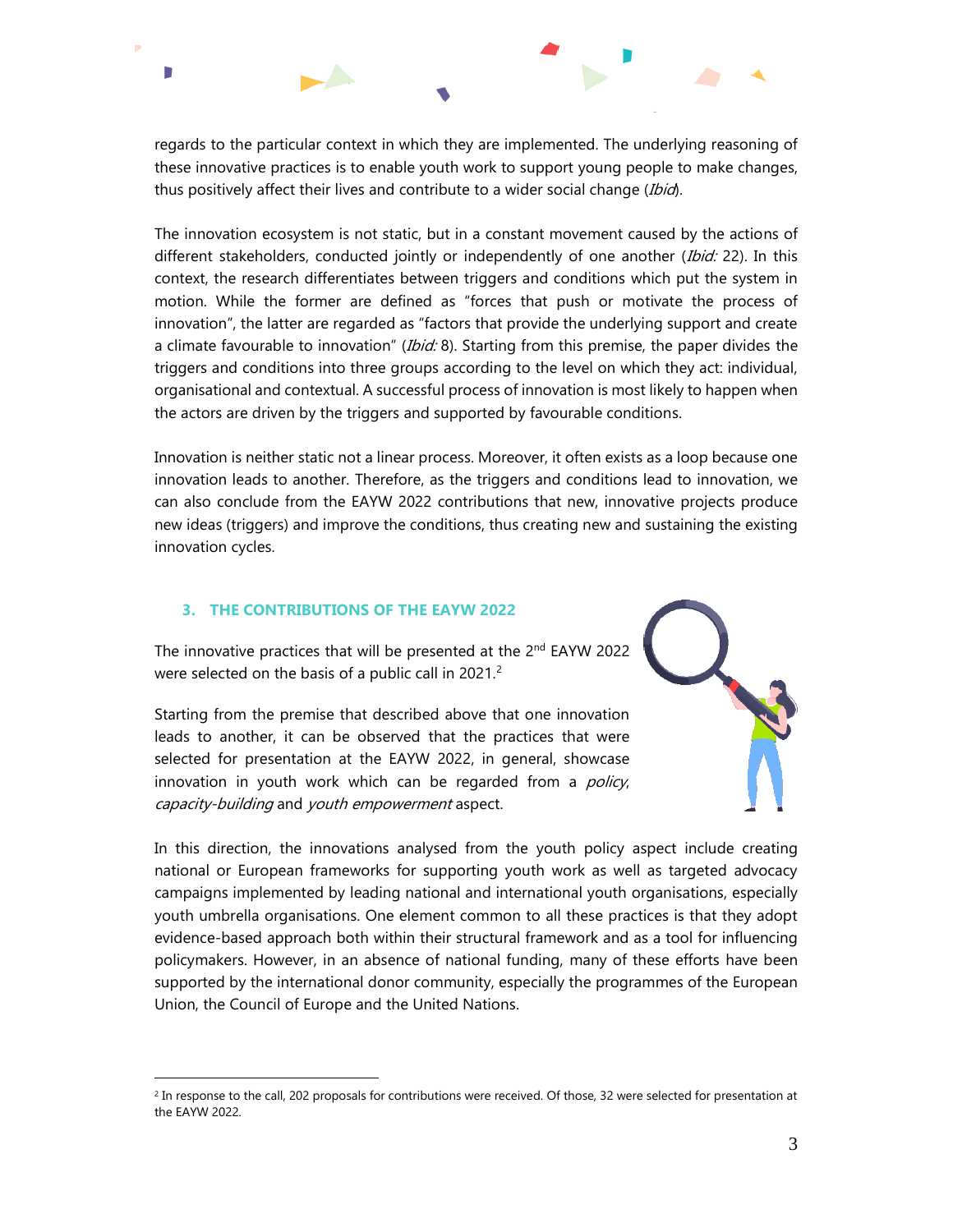From a capacity-building aspect, the selected practices are predominately cantered on strengthening the existing structures of youth organisations, paying particular attention to building new skills and competences of youth workers. This includes increasing the youth organisations' outreach, the quality of services they offer to young people and/or enhancing the multiplier effect of their activities.

From the aspect of youth empowerment, the practices aim to create meaningful societal change and address the systemic inequalities in a situation of institutional ineffectiveness or failure. Most of these projects and activities have been designed using a co-creation approach and include a strong participatory element.

Having said this, the analysis of these aspects is only provisional because the large majority of all these contributions incorporate an interdisciplinary, multifaceted and cross-sectional approach. It is also noteworthy to mention that there is particular emphasis on digitalisation. This has already been a trend in youth work in the last decade, only to be rapidly exacerbated by the changed circumstances brought by the Covid-19 outbreak. Certainly, when the Pandemic is in question, it has to be noted that with a few exceptions, all the practices had to adapt in order to meet the targeted goals.

#### **3.1. YOUTH POLICY ASPECT**

D

When it comes to innovative practices that influence youth policies on an international level, **"The European Youth Work Agenda – a New Framework for Strengthening and Further Developing Youth Work in Europe"** (EYWA) is a milestone in the history of youth work in Europe. EYWA was established in



2020, in the midst of the Covid-19 crisis, when the fragility of the field had become even more evident, and it is the outcome of collaboration at different institutional levels, including national, the European Union and the Council of Europe efforts. The Agenda has the potential to make future policy developments more coordinated and open up the chance of a strategic and effective approach to youth work at international level. On a more analytical level, **"Quality Youth Work and How to Measure it: Insight into the Revised Dashboard on EU Youth Indicators**" is a part of the "Proposal for an updated dashboard of EU Youth indicators" (DG EAC, April 2021) created by the European Commission's Expert Group on EU Youth Indicators. It aims to encourage data exploration and comparative data analysis in the field of youth, and to enable users to view indicators and other statistical data, gaining insights in the situation on youth in Europe and their programme engagement and activities.

The practices in this section offer opportunities for strong comparative insights. This is particularly important for the community of practice as many innovative projects build upon one another. Additionally, from a cross-sectoral component, comparative analysis can be a powerful advocacy tool to exhibit pressure to policy makers in order to adopt the necessary changes. This is especially the case if these types of analytical platforms are produced by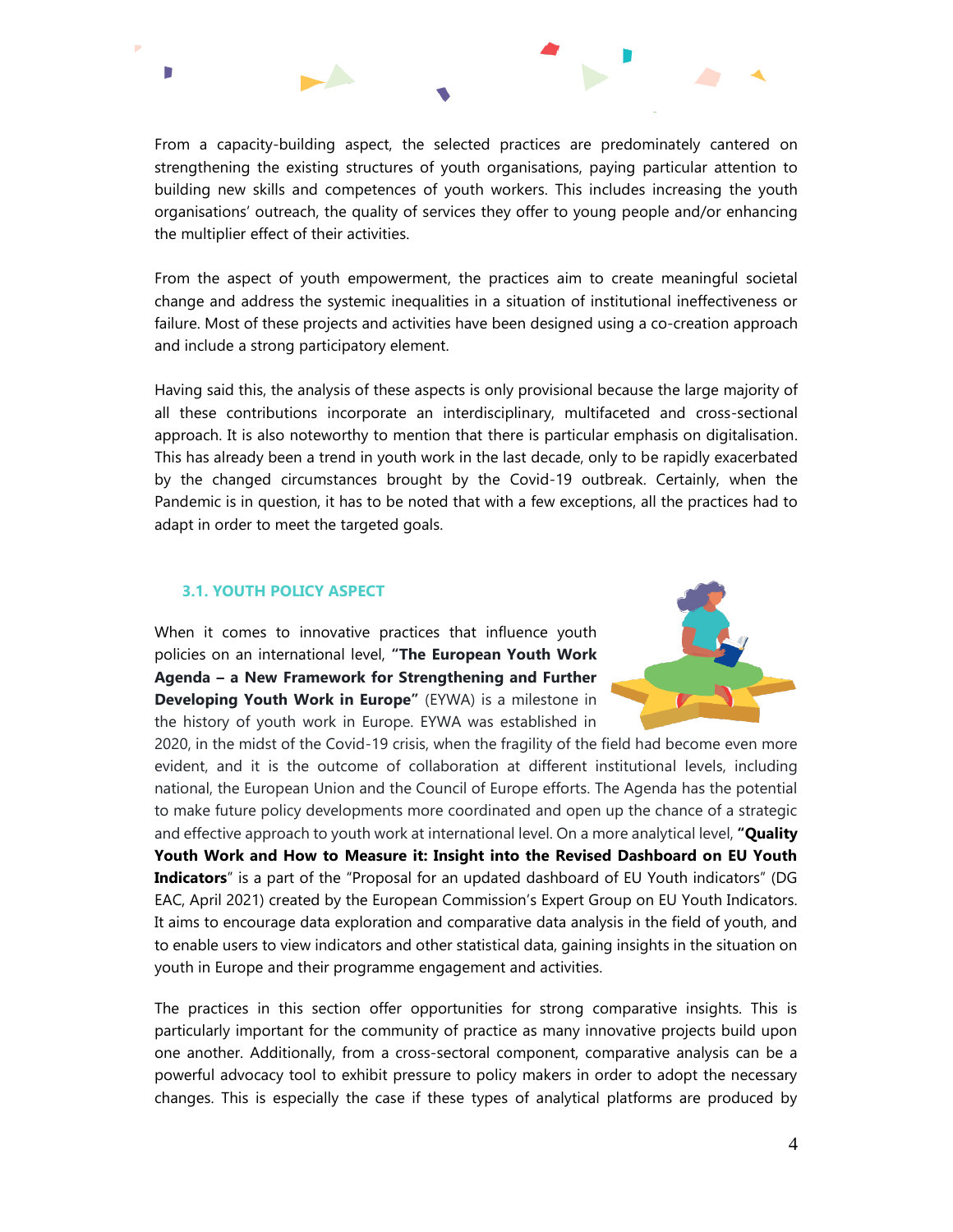D - 8

respected international organisations. In that direction, the European Commission - Council of Europe Youth Partnership has created the **"Visible Value",** a resource library on the recognition of youth work in Europe.

The initiative is, at the same time, the end point of a project and the baseline of a community of practice. Visible Value offers, in the first place, an overview of the issue in the form of an animated timeline, and then proceeds by providing the community of practice with effective working tools like, for instance, "inspiring recognition practices", an analysis of "national situations" and a well-stocked section with "recognition resources."

Also at a European level, through utilising an evidence-based approach in both project design and advocacy campaign, the practice "**Creating a European Learning Hub for Democratic Competences**" was able to develop a policy proposal on how to enhance democratic competences in the EU among all age groups, including youth. The policy proposal, grounded in a round of interviews with experts from multiple disciplines, is now the backbone of a successful advocacy campaign. In a similar direction, the report "**A New Approach to Integrated Youth Policy: Reflecting on History, Admitting Failures and Focusing on Collaborative Governance"** explores the dynamics related to the cross-sectoral youth policy approach in supporting young people's active citizenship and their transition to adulthood. The contribution puts forward a model based on the changing relationship between science and policy, the perceived nature of social problems, and the effect of increased uncertainty.

On a national level, the practice "**Development and Implementation of a New Youth Policy for Malta**" has been created by the national Youth Agency, which is working towards the implementation of a holistic set of youth policies for the country. The action, that has a strong focus on youth work, aims at supporting young people, both, as individual and as citizens. On the other hand, the scarcity of support to youth work in Moldova has been tackled by the practice **"Supporting Youth Work Development at the Local Level through the Youth Centres.**" This scheme has not only produced a much needed administrative tool that provides guidance and methodological support to youth workers, but it has also developed into a best practice able to affect the way youth work policies in the country will be developed in the future.

The tendency to merge the analytical approach and targeted advocacy campaigns aiming to engage the local and national authorities is visible in the practice **"City for Youth Certificate"**. It is the result of an open and fruitful collaboration between policy makers, academia and youth organisations in Croatia. The project output is a tool that allows local governments to assess the quality and quantity of their youth policies, therefore helping them to qualify their strategic goals. The same tool will help civil society organisations and youth councils to form a clear picture of the state of the art in order to make their advocacy more effective. The certification, i.e. the rewards offered by the system, will further motivate local communities to improve the situation, for the benefit of all local stakeholders.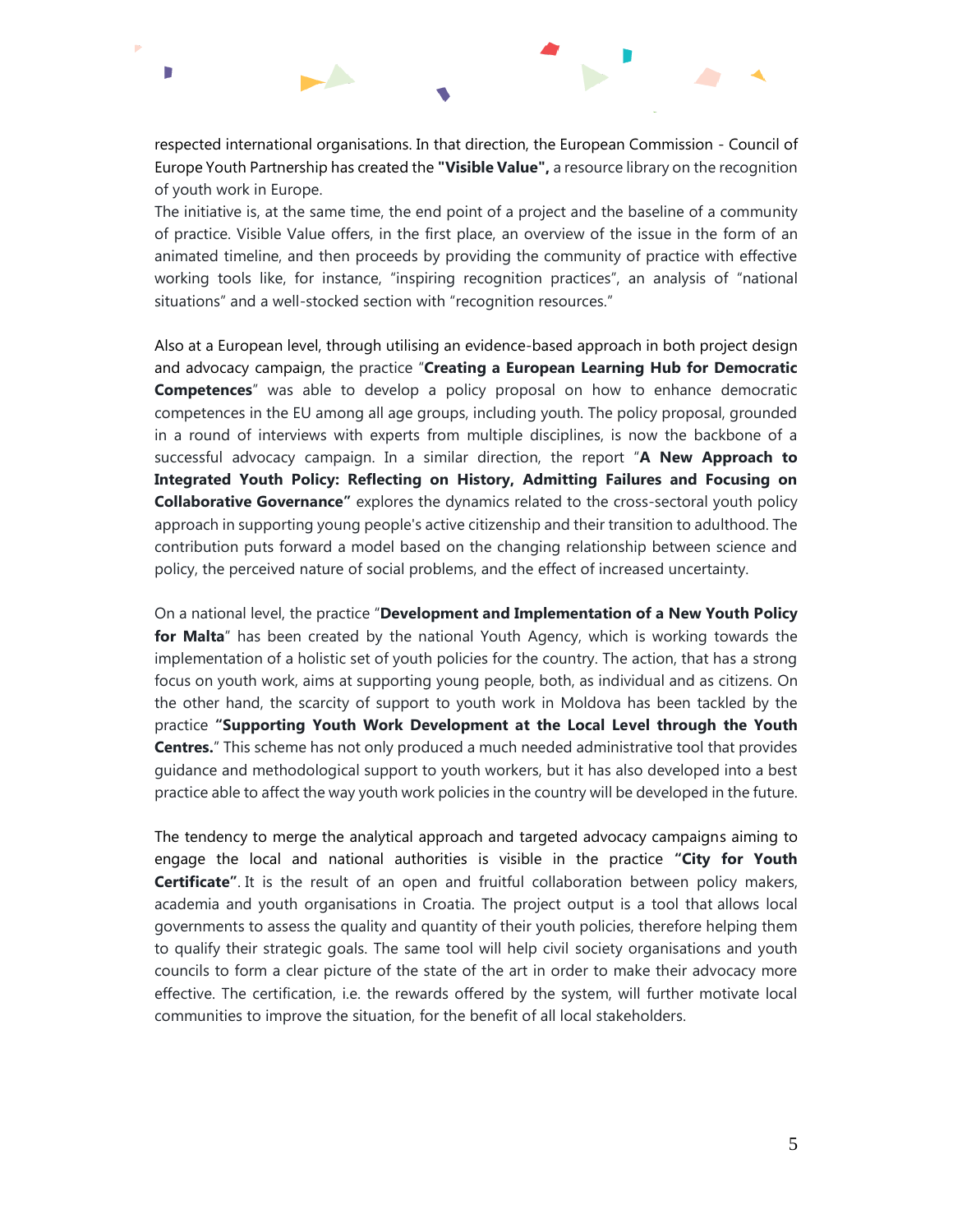#### **3.2.CAPACITY-BUILDING ASPECT**

Г

The second set of contributions are analysed from the aspect of how they strengthen the capacities of youth organisations and the youth sector in general, including the development of new skills and competences for their staff members. The evident pattern here is that their design relies on a strong research component and they aim to provide institutional support/recognition for youth work. In that direction, **"The Impact of Youth Work**" is based on a study implemented by the De Ambrassade and the University College Leuven-Limburg focusing on the impact of youth work in Flanders, Belgium. The project not only clarifies what 'impact' in youth work means, but also



provides the youth workers with a set of recommendations on how to increase both the impact and visibility of the activities they implement, thus supporting the process of creating a learning community.

Another practice that incorporates theoretical reflection is the contribution "**Participation Resource Pool**", which is aimed predominately at practitioners. It enables youth workers, youth leaders and trainers/educators to have access to the most up-to-date online tools for fostering young people's critical thinking as an important pre-condition for increasing the level of meaningful youth participation. As such, it focuses on four topics and the way they intersect: youth participation; media, information and critical thinking; digital transformation; and youth outreach. In the same direction, user friendliness, research and needs analysis, newest digital technologies and feedback are the foundations of "**StreetSmart: Game-changing Tools for Youth Workers**." The project addresses the issue of the professionalisation of youth work by developing technological tools that are both attractive and effective. It suffices to think of StreetSmart Wheels, a transportable blackboard on wheels combined with 300 educational panels to bring non-formal education to the street – to mention but one of the highly innovative tools produced by this project.

In addition to this, quality information is the subject on another important contribution in this section: As the way youth information is organised and implemented varies considerably across countries, "The **European Competence Framework for Youth Information Workers**", developed by Eurodesk and ERYICA, has provided the first comprehensive competence framework for youth workers from information services at European level. The project goes beyond institutional and legal differences and has become an important reference point, while, at the same time, supporting advocacy actions for a full recognition of the sector.

Finally, the last set of practices covered in this section show a trend of adopting new approaches and perspectives on trainings for youth workers, either facilitating knowledge transfer from different sectors to the youth sector or blending tools of formal and non-formal education. For example, the contribution **"It Takes a Whole System to Develop a Youth Worker"** is based upon the YOCOMO Systemic training courses for youth workers. The practice explores the value of approaching competence development in a systemic way. In that direction, it points out the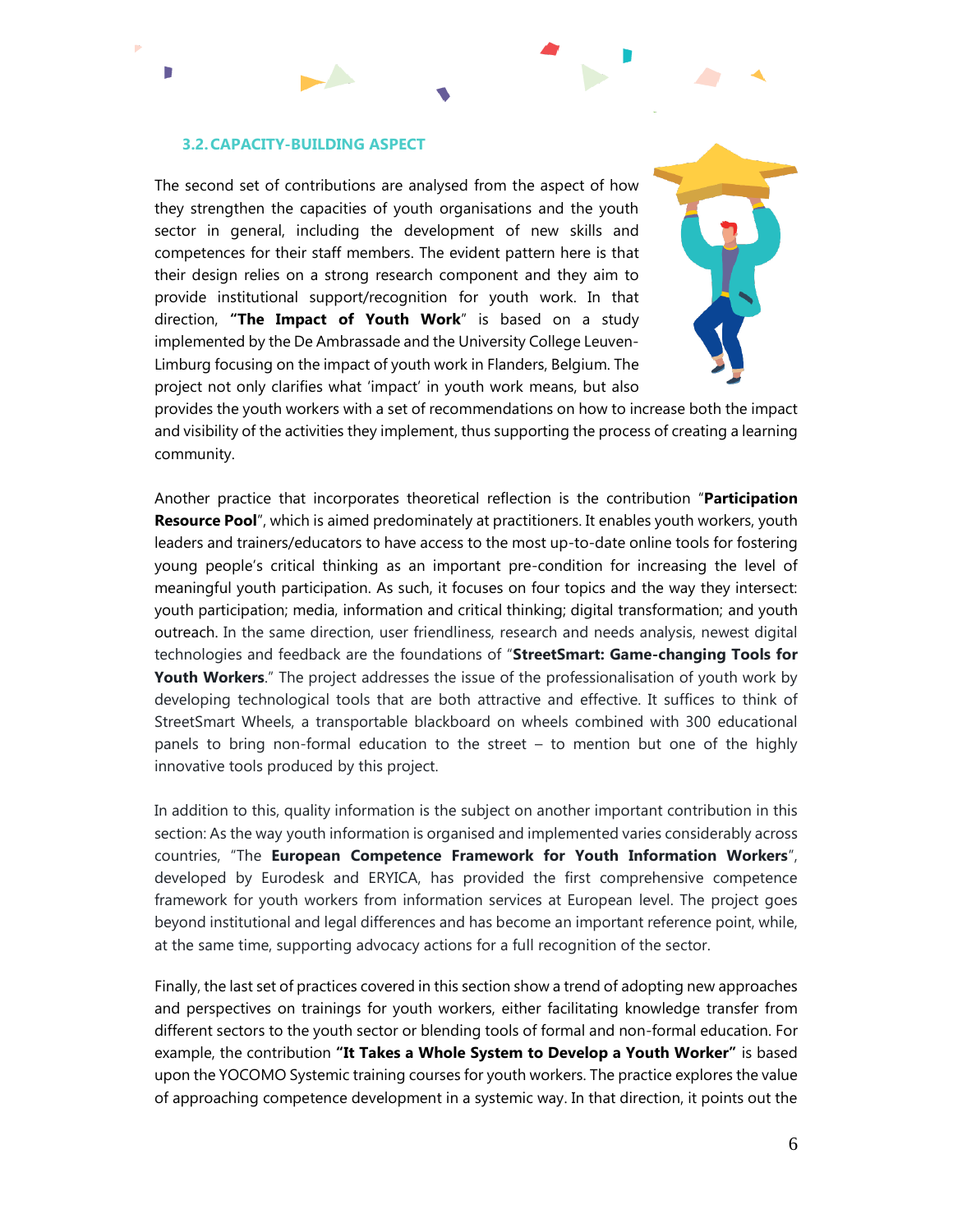importance of acquiring 'systemic skills' for youth workers. The YOCOMO Systemic Training is part of the European Training Strategy.

Additionally, the **"MOOC: Innovation Tools for Youth workers and Organisations active in the Youth Field**" intends to offer on a permanent basis a set of resources on innovation, tailormade for the youth work sector. Taking stock of the scarcity of ready-made, free and specific resources, the project provides ideation tools, innovation management systems and examples of future-oriented organisational cultures. Last but not least, building on collaboration between experts in higher education and the youth sector, "**FOCUS learning"** addresses the quality of learning processes in youth work. The project output, a website populated by a rich choice of material and formats, pinpoints the need for a systematic collaboration between formal and non-formal education and training.

#### **3.3. EMPOWERMENT ASPECT**

D

When it comes to the set of contributions in this section, the empowerment of young people goes hand in hand with building a healthy, just and democratic society. One noticeable pattern exhibited here is the greater agency of young people which is facilitated by innovative efforts made by youth organisations and youth workers to address the shortcoming of national institutions, be it in relation to human rights protection, health and wellbeing, social welfare and/or social inclusion.



In this context, the **"Academy of Activism"** is the example of a practice that aims to empower young people by providing them with knowledge and tools necessary to create and implement their own social projects. Through several different phases, the project accompanies the individual from the creation of intra-group cohesion, to the training on human rights and activism and, finally, to the creation of its own activism project. As well, the starting point of **"Youth Pool"** and **"Youth Watchdogging Network 'Žinau, ką renku'** is the need to offer young people the tools to become influential members of their community. The first, "Youth Pool", is a virtual space where young people develop, share and practice their own ideas for change. The participants have the chance of exploring the challenges of their own communities, meeting virtually other young people from all over the world, while discussing and advocating for their rights. The appealing and engaging exercise is both effective in supporting sense of purpose and autonomy as well as crucial for the democratic culture of the society at large. The second, "Youth Watchdogging Network 'Žinau, ką renku'" seeks to answer question on how to set up and cultivate a grass-root movement. The initiative gathers young people from all around Lithuania to organise political debates before the elections and has successfully managed to engage and give a voice to young people in the electoral processes.

Four initiatives address specific societal issues, namely the impact of different aspects of collective memory on the society, the rights of the LGBTIQ+ community and those of the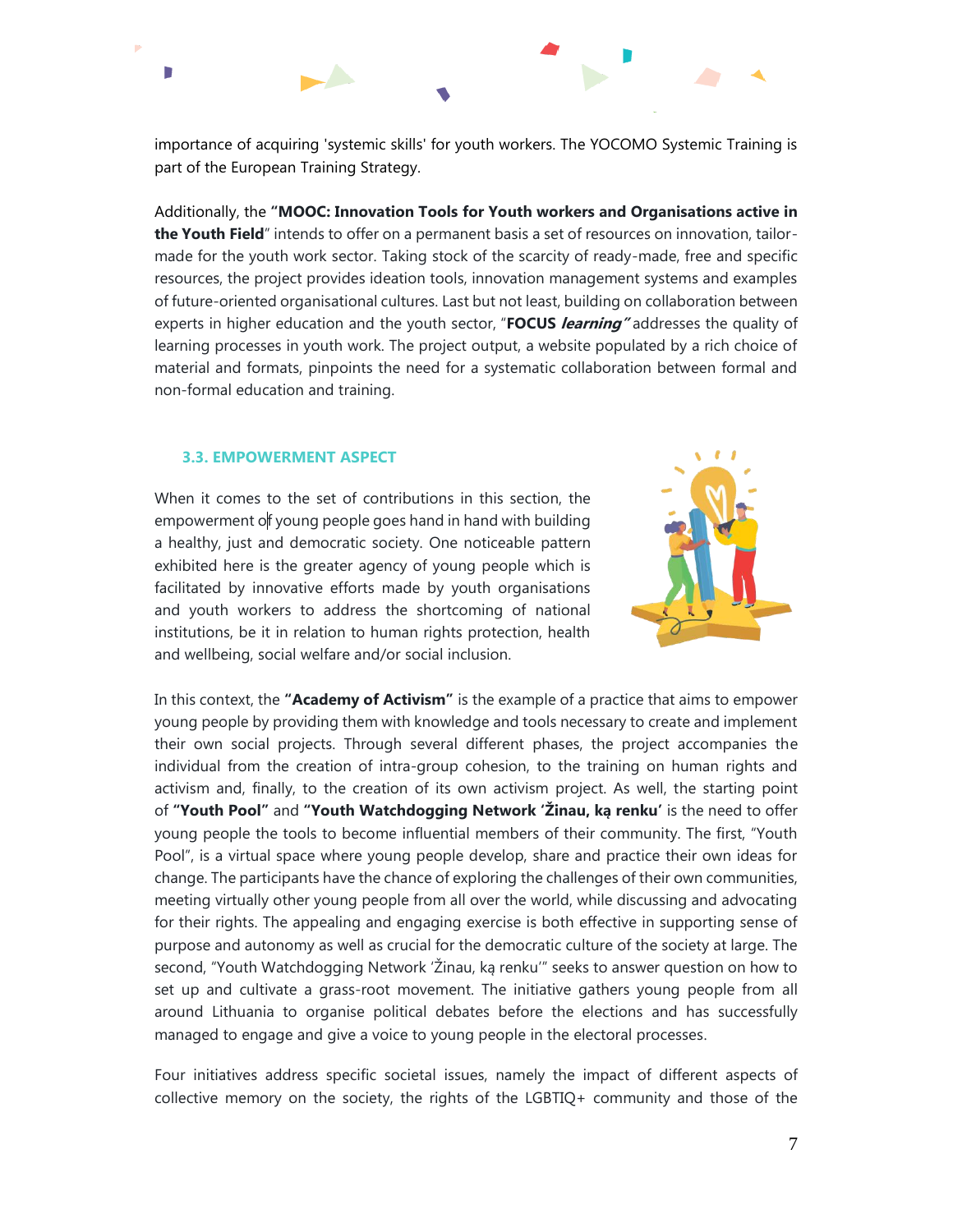

asylum seekers. Designed like a treasure hunt, **"Memory Walks"** encourage the exploration of forgotten memory spots in Instanbul and the reflection on how their stories influence everyday life. The practice is an example of how to make a non-formal rights-based youth work method attractive. Another practice, **"Beyond youth work: a holistic and participatory based approach to addressing young people's unmet needs"** describes a pilot project dealing with the issue of homelessness and housing exclusion of a specific vulnerable group: LGBTIQ+ youth. The action builds on community development approaches and mobilizes groups of community members in supporting LGBTIQ+ youth at risk.

On the other hand, **"iSave"** provides a space for inclusive self-advocacy for young displaced persons, refugees and asylum seekers. Thanks to a co-creation approach, the project takes care of the needs of both the young refugees and the youth workers that support them. Finally, the "**STAR project"**, through exploring racial micro-aggressions, or invisible racism, raises young people's awareness about the level in which racism is embedded into our societies, the harmful consequences it has on minorities and the need for proactive measures to eliminate it.

While the concept of inclusion is an important feature in most of the contributions, it is particularly evident in "The New Life of an Old City Bus" and "Pay it forward be a Social Entrepreneur." The first one, **"The New Life of an Old City Bus"** – is an answer to the lack of programmes and spaces for young people in Ljubljana, but also to the dichotomy centreperiphery. The mobile youth centre hosted in the bus can address the needs of young people where traditional premises are not available and, while doing it, can also connect central and periphery neighbourhoods, therefore providing all the city corners with a sense of belonging. The second proposal **"Pay it forward be a Social Entrepreneur (PIFBASE)"** involves underrepresented groups of young people in entrepreneurship and personal development through a 3-stage-entrepreneurial-process, in which a youngster fulfils the dream of a peer. This way, Awesome People is able to involve subjects who otherwise would not have been engaged.

When talking about empowerment, digital skills and digital tools are increasingly taking the centre stage. This is an element that brings about important opportunities, dangers and limitations and that has acquired a new importance due to the COVID19 crisis.

The contribution **"Skills at Stake – Progress"** tries to answer to two important questions, i.e. how to foster non-formal education in a formal setting and how to promote effective digital health campaigns aimed at young people. The project has successfully trained a set of high school students on how to design health and wellbeing campaigns for their peers, combining in-presence activities and digital tools. It is noteworthy that Skill at Stake – Progress was able to provide young people with support and information during the lockdown and the hardest moments of the COVID-19 pandemic. **"Maker Education: Learning by Doing"** targets that section of youth that has limited access to digital technologies. The aim of the action is to allow young people from all social backgrounds to access technology and STEM careers. The practice is of paramount importance, because, while promoting inclusion, it gives young people tools, skills, and opportunities for professional success from an early age. The rationale of **"Digital**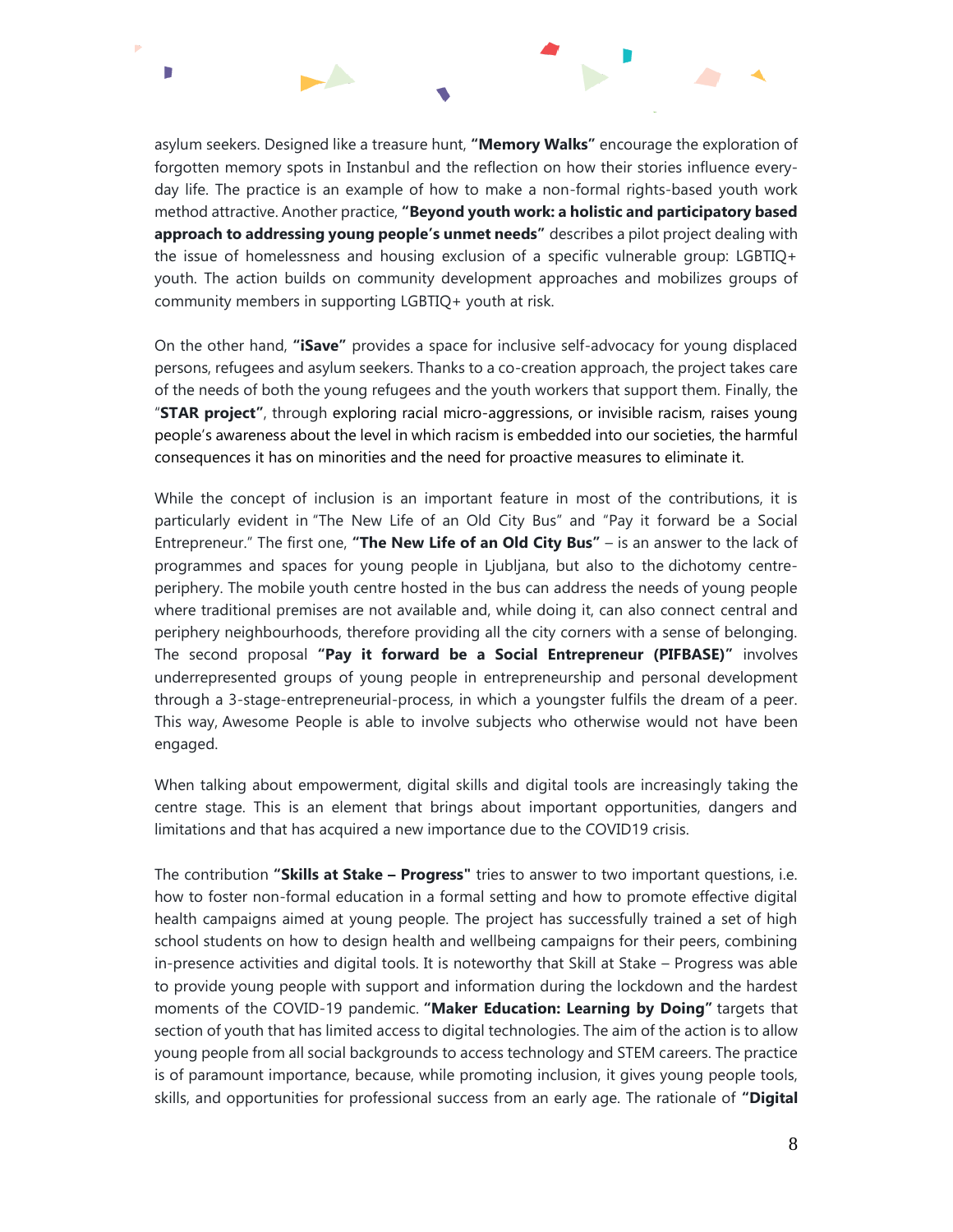**Learning Factory Dortmund - Rethinking (Digital) Education"** is a result of a reflection on the human-technology interaction and the individual and societal changes brought by the rapid pace of technological progress. The Digital Learning Factory is sited in a large decommissioned coal mine where innovative forms of education, training and career orientation based on digitalisation and digitality are tested and practiced.

D

When analysing the increasing trend of digitalisation, one has to be aware that it brings its own shortcomings. In that direction, the contribution **"Inclusion and Diversity in Digital Youth Work"** builds on the evidence that traditional disadvantages, be it economic, cultural, physical and/or psychological, persist in the sphere of digital youth work as well. However, technological innovation allows for new solutions to address these issues. Through its website, the project offers a wide range of carefully selected materials in a plurality of formats, all aiming at increasing digital inclusion for youth, addressing diversity in online activities, enhancing digital youth competences, creating adequate support frameworks, and encouraging inclusive policies.

Finally, "**Mythnet Sardinia: a case of "unaware" digital youth work**", builds on a volunteering project aimed at collecting rural legends, and at editing and preserving them in a digital, interactive, and multimedia-rich format. The contribution picks up the overarching question of where is the threshold to defining youth work as being "digital", and what are the core digital youth work ideas and principles.

When applied to artistic production, new and innovative tools can have unexpected outputs. Namely, the contribution **"Behind Bars: Hip-hop as Youth Empowerment Tool"** sees hip hop as both an art form and a tool that has the capacity to empower youth work. The project was able to engage young people of different social and cultural backgrounds, showcasing that, when it comes to innovative initiatives, collaboration can be established and funding can be obtained from different types of donors. Also, **"Hybrid Projects in Practice: Examples, Potential and Perspectives"** focusses on how latest technological possibilities can be used to foster collaboration between young artists in physically separate locations in real-time. The project was initiated in response to the Covid-19 Pandemic and it enabled continued international dialogue and artistic exchange in a situation of imposed lockdowns/restrictions.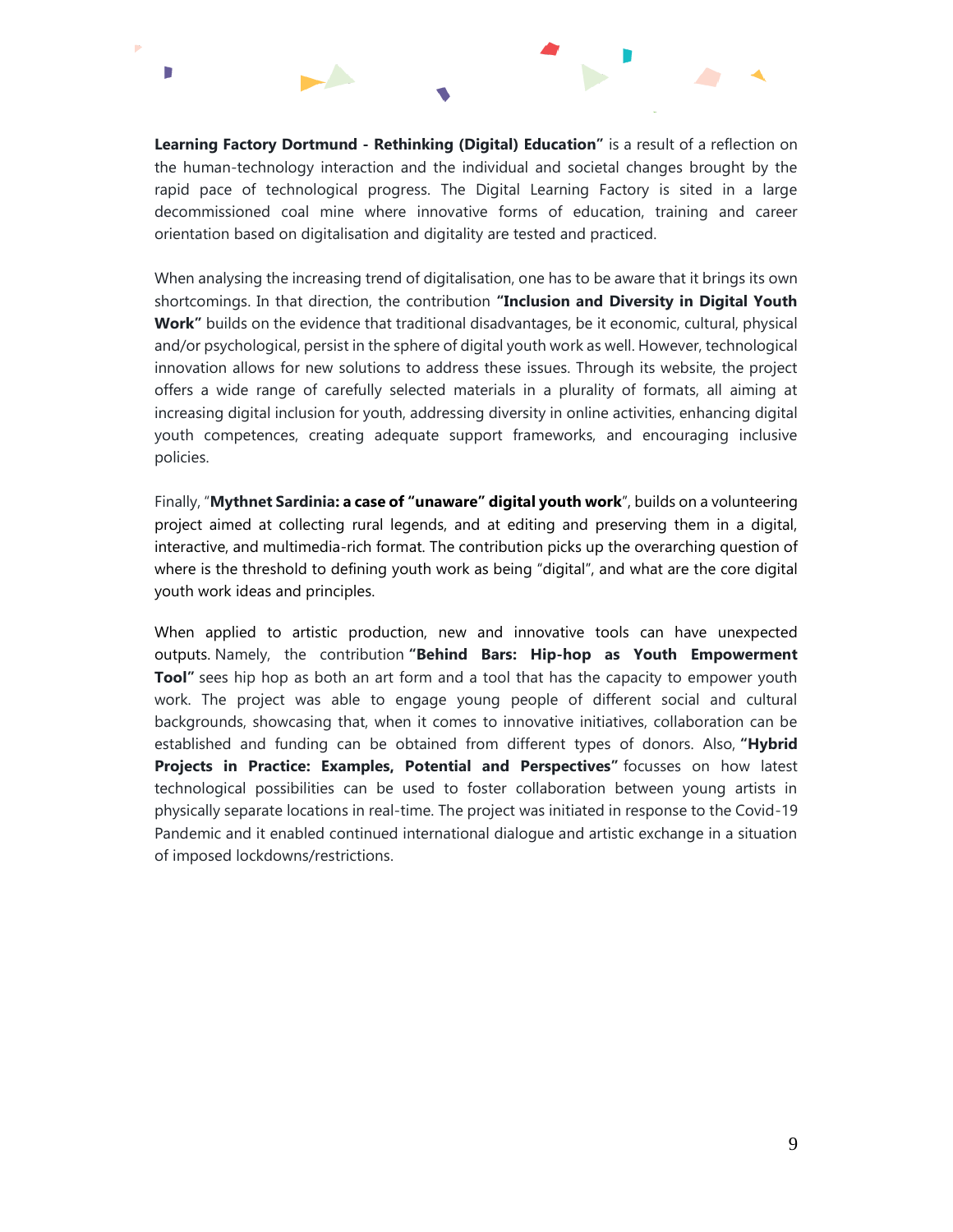## **4. OBSERVATIONS and FURTHER QUESTIONS**

г

Considering the contributions presented at the EAYW 2022, the following observations can be made:

- youth policy changes are predominately initiated by large European networks of youth NGOs and supported by international organisations;
- youth research leads to creating evidence-based initiatives on youth policy change and, at the same time, it can be used as a powerful advocacy tool for influencing national and international institutions;
- national and, especially, international collaboration is an important element fostering innovative projects, as the youth sector, especially youth NGOs, exchange ideas, lessons learnt and provide mutual support during all phases of the implementation process;
- many practices have been developed by using youth research in order to assess specific youth needs and devise targeted actions that will optimise the expected outcome;
- comparative analysis of best practices can also inspire innovation because innovative practices often build on one another, provided that the specific local context is taken into consideration;
- the Covid-19 pandemic put strong emphasis on digitalisation in youth work and prompted the youth sector to develop new and innovative tools in order to be able to continue its activities during the period of national restrictions and lockdowns;
- there are a proliferating number of initiatives that are focussing on providing youth workers with new skills and competences in order to increase the inclusivity and effectiveness of the activities they implement;
- there is an emerging trend of knowledge transfer from other sectors, especially business, to the youth sector as well as blending different tools/approaches of formal and nonformal education;
- there is an increased emphasis on peer-to-peer education;
- using new forms of creative expressions can lead to reaching wider, more diverse audience, and keep it engaged;
- the innovative practices on youth empowerment are initiated as the first and necessary step towards addressing systemic discrimination and creating a meaningful societal change;
- the contributions show stronger agency of young people who, supported by youth workers and youth organisations, are addressing the failure and/or underperformance of the national institutions regarding human rights protection, health and wellbeing, social welfare and/or social inclusion.